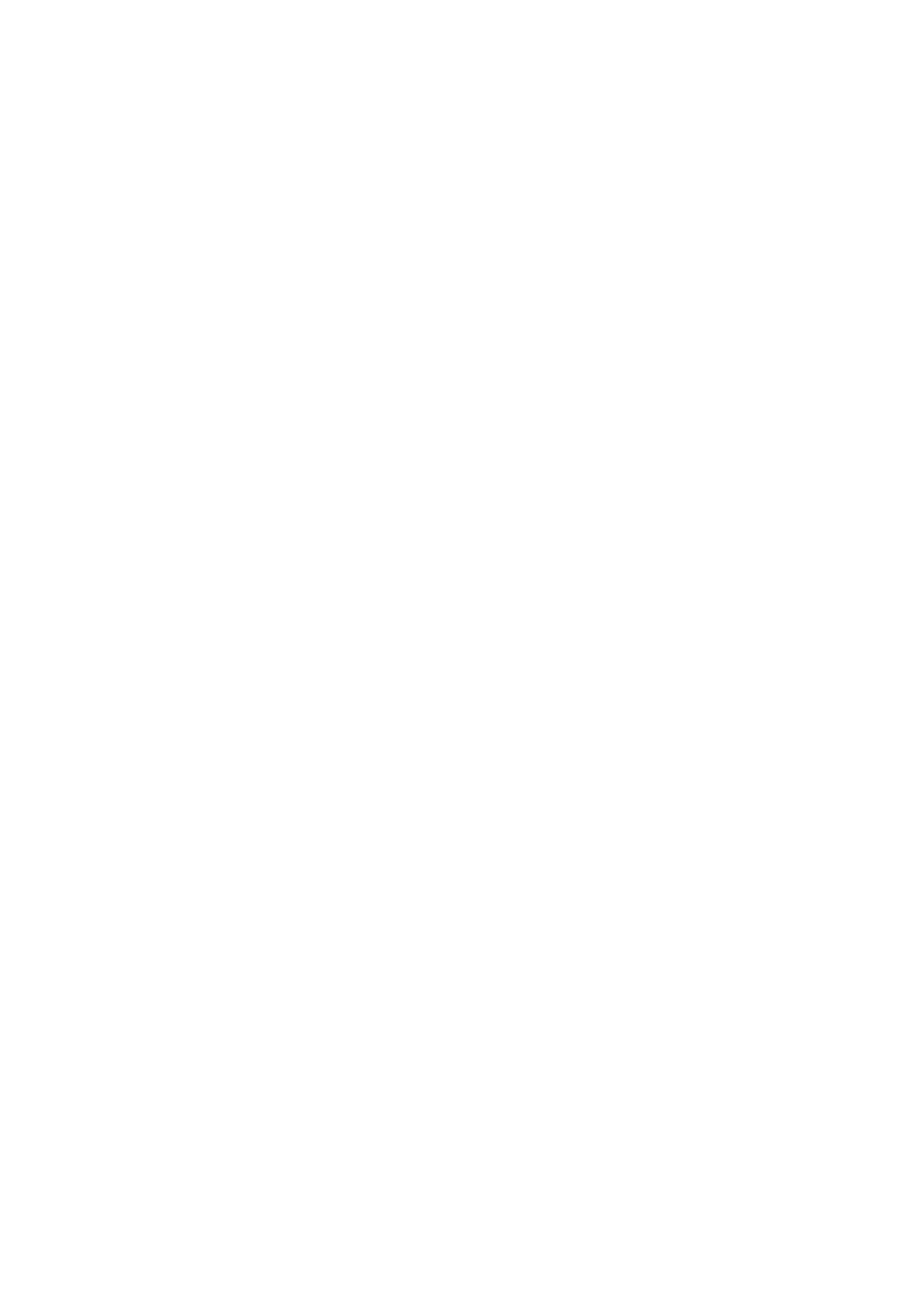## **Submission to the Queensland Child Protection Commission of Inquiry**

15 March 2013

## **Introduction**

Queensland Council of Social Service (QCOSS) welcomes the opportunity to make this supplementary submission to the Queensland Child Protection Commission of Inquiry. This submission provides responses to key questions raised in the Commission"s *Discussion Paper* which was released in February 2013.

QCOSS has previously provided an overarching set of recommendations to the commission in the first round of consultation and has contributed to the development of separate submissions through participation in the G-Force: Transition to Independence working group and Combined Voices campaign. Through the Combined Voices campaign QCOSS has supported the need for action to arrest Aboriginal and Torres Strait Islander overrepresentation and supports the recommendations made by the Queensland Aboriginal and Torres Strait Islander Child Protection Peak (QATSICPP) in its submission to the Commission.

This submission responds specifically to questions posed in Chapter Three of the discussion paper. Recommendations draw on input gathered through a forum with QCOSS member organisations held in Brisbane, through engagement and participation in a range of child protection working groups, and from evidence of what works.

We are very pleased that Chapter Three of the Commission"s discussion paper outlines a need for multi-agency approaches to family support; a need to expand secondary services for high needs children and families; a need to develop and coordinate early intervention services and link primary and with early intervention services; and a need to redesign intake systems to divert children and families from contact with child safety services. However, we believe that further work is required to elaborate a new approach to child protection.

As the commission has duly noted in its discussion paper, there are few resources directed to interventions which may avert contact with and reliance upon costly tertiary child protection services. In this regard, we feel that the commission must clearly communicate to government the importance of transforming the way in which government intervenes in this space.

What is needed is an emphasis on "child and family wellbeing" as the overarching principle guiding government interventions to reduce the incidence of child maltreatment.

What is required is the establishment of a highly visible, comprehensive and coordinated "child and family wellbeing" secondary service system. This service system should be distinct from, yet connected to, the existing tertiary child protection system and be coordinated and interlinked with universal services.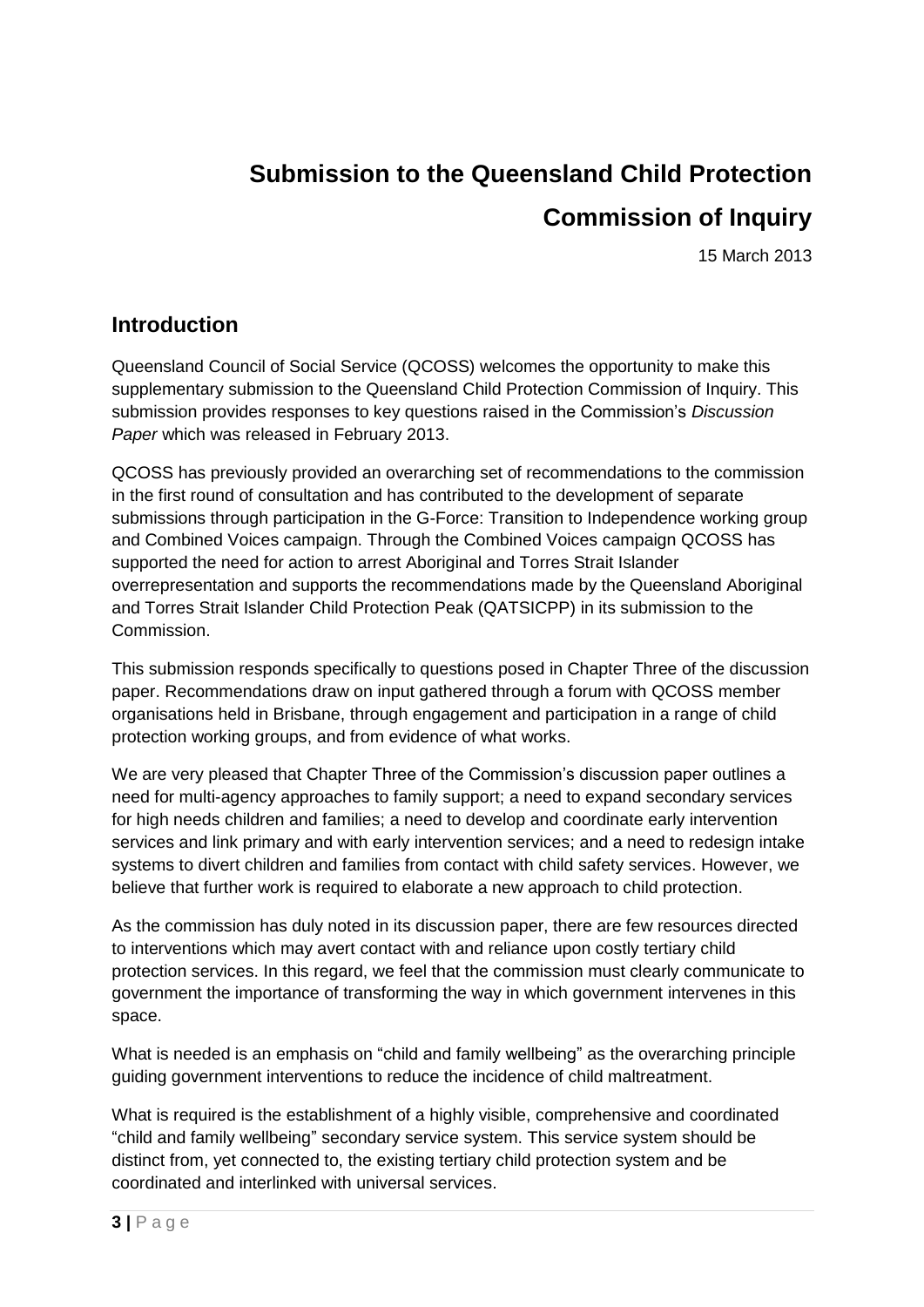For this transformation to be effective, it requires a thorough realignment of the machinery of government so that all government departments take collective responsibility for improving child and family wellbeing outcomes.

It will require a coordinated regional approach to ensure that families can access locally responsive services. This will undoubtedly lead to greater participation of the nongovernment sector and require the development of a strong partnership model to enable government and non-government stakeholders to work together effectively.

The transformation will require multiple "entry" points using existing services, purpose built service centres (acting as hubs), outreach to engage hard to reach families and other alternative entry points, such as telephone and internet services. In building a new service system efforts should be made to expand on existing services rather than simply imposing new structures.

It will require the development of information sharing protocols and common assessment tools to ensure consistency and effective collaboration. Improvements will also be required to the way that mandatory reporting is conducted to ensure that officers responsible for mandatory reporting are supported and have confidence in referring families to secondary support services. Opportunities should also be pursued to strengthen the capacity of universal services to respond to the needs of vulnerable families and link them to secondary services.

It will have to be visible to and approachable by all families but especially vulnerable families. It will require skillful and highly trained workers who are able to engage with and build trust with clients. In this regard, it will require culturally appropriate responses that address the specific needs of Queensland"s different cultural groups, but especially for Aboriginal and Torres Strait Islander communities.

Most importantly, though, the system will require adequate resourcing in the short-term. While this may seem at odds with the need for fiscal restraint, government will only be able to reduce the upward trend of spending on child protection if a comprehensive and coordinated secondary service system is built with the express purpose of achieving "child and family wellbeing" outcomes.

## **A shift to "child and family wellbeing"**

Some Queensland families require access to supports to deal with a variety of situations that occur (sometimes only periodically) in their lives. These include services to address homelessness, domestic violence, disability, mental health issues, drug and alcohol problems, financial hardship, employment and parenting issues.

Of the 110,000 intakes<sup>i</sup> to child safety in 2010-11 over 80 percent did not result in further investigation. While the system directs significant resources to assessing if a child is in need of protection, families have very little access to secondary support services to address the very issues contributing to an initial report to Child Safety. In many cases families only gain access to these services after they have come into contact with the child protection system.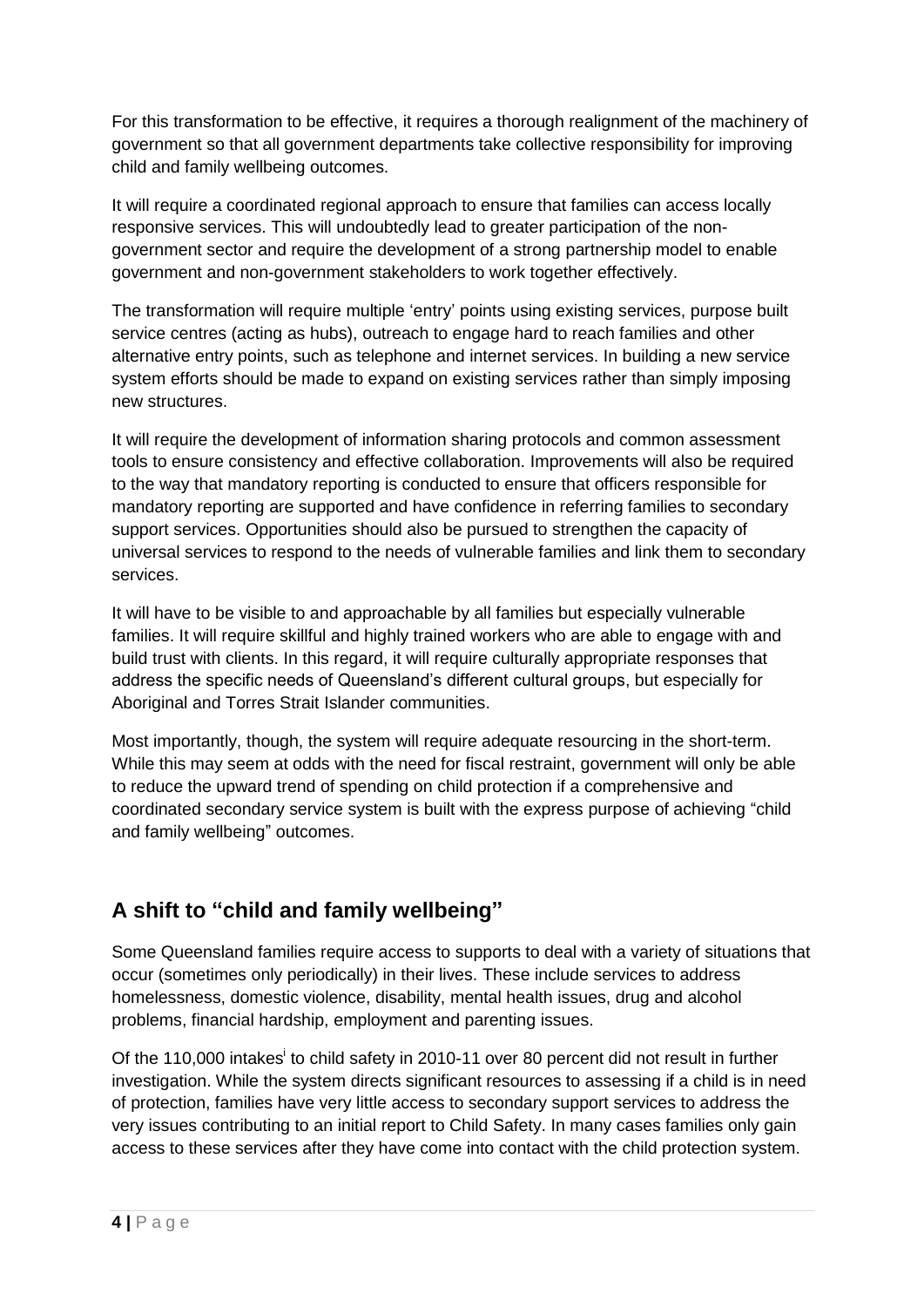In this regard, we feel that the balance of the system is, as the Commission has noted, skewed towards "child protection". The emphasis on child protection and risk management creates excessive demands on the tertiary child protection services. This not only increases the cost to government but also provides little or no benefit to vulnerable children and families.

This is not to say that child protection is not required but that the emphasis on child protection has come at the expense of responses that improve child and family wellbeing outcomes. The child protection elements of assessment, investigation and removal should be only one small part of the system – a method of last resort for children whose welfare is at significant risk.

Ultimately, it will be interventions focused on maximising child and family wellbeing, which will eventually reduce the cost of maintaining an effective child protection system.

## **Rebalancing the system**

If government wishes to reduce demand on tertiary child protection services, it must first direct investment at building a highly visible, accessible and integrated "child and family wellbeing" secondary service system which provides children and families with access to a full range of support services, wherever they reside.

Critical in this is changing the punitive character of the system to one that acknowledges that:

- by far, the majority of Queensland families want to do the right thing by their children
- child maltreatment can be prevented or significantly reduced when sufficient supports are provided to vulnerable families.

Part of the problem with the current system is the way in which "secondary services" are operated. Currently the government only delivers coordinated secondary services to children and families after they have come into contact with the child protection system through Referral for Active Intervention (RAI), Helping out Families (HoF), Aboriginal and Torres Strait Islander Family Support Services or Family Intervention Services (FIS). This limits their accessibility and increases the likelihood that vulnerable families will be reluctant to use them.

While the government funds interventions linked to the tertiary end of the service system, there is very little investment in developing targeted and accessible secondary services for vulnerable children and families which sit outside the child protection system. This is not to say that secondary services do not exist, but that they are highly fractured and largely invisible to families who struggle to negotiate the current system.

Unless there is recognition that the current model of delivering secondary services is inadequate, families will continue to come into contact with the "child protection" end of the service system.

An emphasis on promoting "child and family wellbeing" must be infused throughout service responses from the branding used to indentify service providers to the training provided to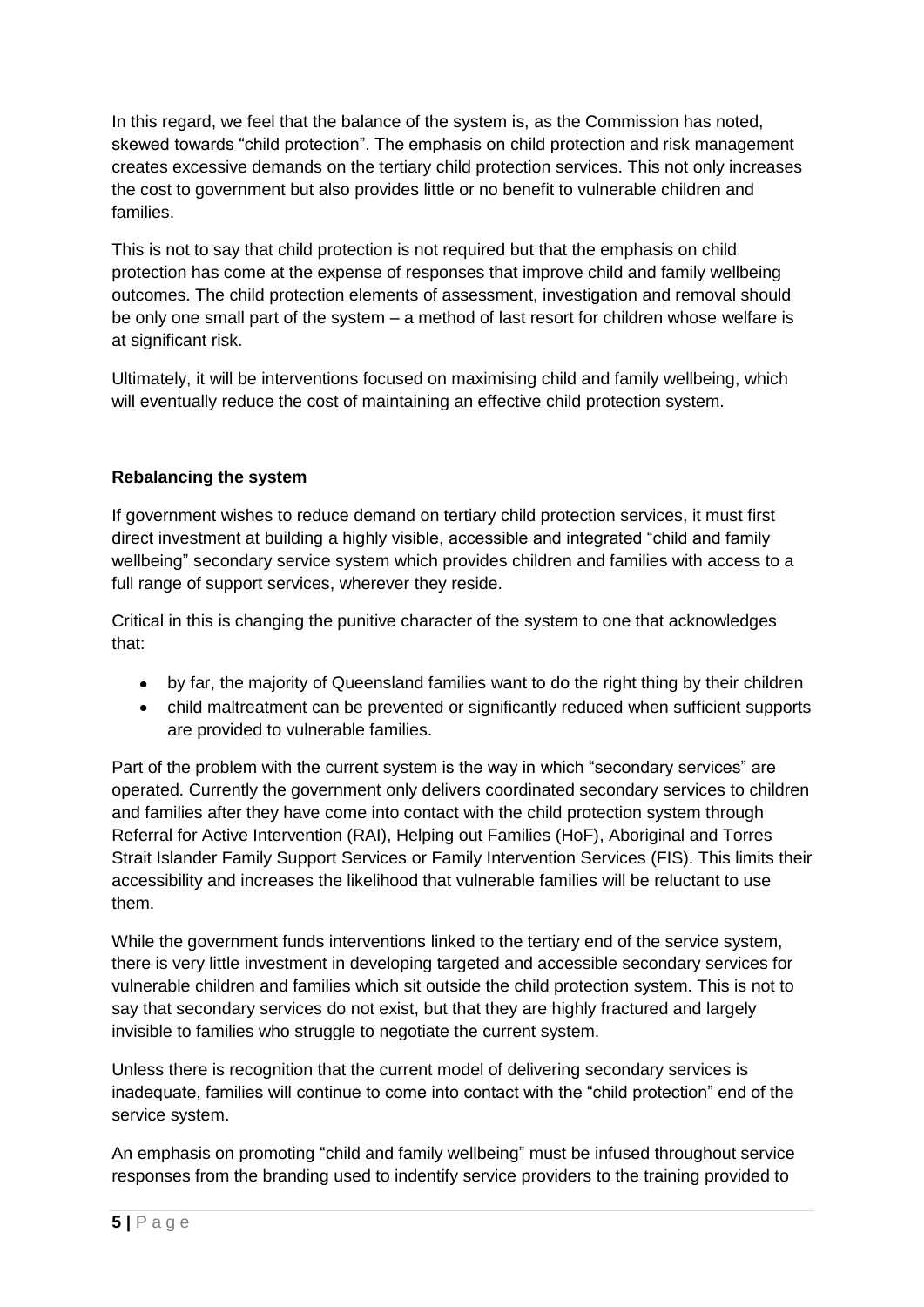staff working within these services. The Commission must encourage government to reframe its work in this way.

The emphasis should be on "building the capacity and resilience of children and families" rather than simply "investigating the risk of harm". Failure to do so will result in heavy social costs to children and families and long-term economic costs for government.

## **Redesigning intake and referral systems**

## **Moving from "intake and assessment" to "information, advice and referral"**

Part of the process of transforming government"s response involves redesigning intake systems. In this regard, the Commission has suggested two options. The first option is to adopt community based intake through dual referral pathways. The second is to adopt a single referral pathway based within the non-government sector.

QCOSS supports the need to reform the current intake model but does not feel that the two options offered in the discussion paper adequately reflect the kind of system required to reduce demand on tertiary services.

QCOSS believes that the options presented continue to privilege and emphasise the tertiary child protection system at the expense of earlier secondary responses. To transform the current system requires a shift in both language and practice. The Commission must actively reframe the system as one in which "child and family wellbeing" is the overarching principal underpinning government responses and "child protection" as an intervention of last resort.

QCOSS does not support the option to adopt a single referral service managed by a nongovernment organisation in each region. Intake should not be outsourced to the nongovernment sector. Child Protection "intake" systems should remain as a single government entry point for real child safety concerns.

While there are clear benefits to engaging the non-government sector and to adopting a regional approach, this would simply shift the existing problem onto non-government service providers with little benefit for children and families. A core problem with this option is that the emphasis on "intake" would stigmatise any secondary support services delivered by nongovernment services.

QCOSS supports the move to a dual system as is outlined in option one but only if there are two distinct components – a government run "intake" service system concerned with intake and assessment and a non-government run "child and family wellbeing" service system which is not concerned with intake but with delivering child and family wellbeing service responses aimed at promoting child and family wellbeing as its first and foremost concern.

While there should always be options available for referral to child safety from the nongovernment system this should never be the primary focus. If families are not convinced that services are orientated towards assisting them to overcome barriers to child and family wellbeing then it will be highly unlikely that they will want to engage with these services. Failure to do so will result in a system which acts as a proxy for child protection and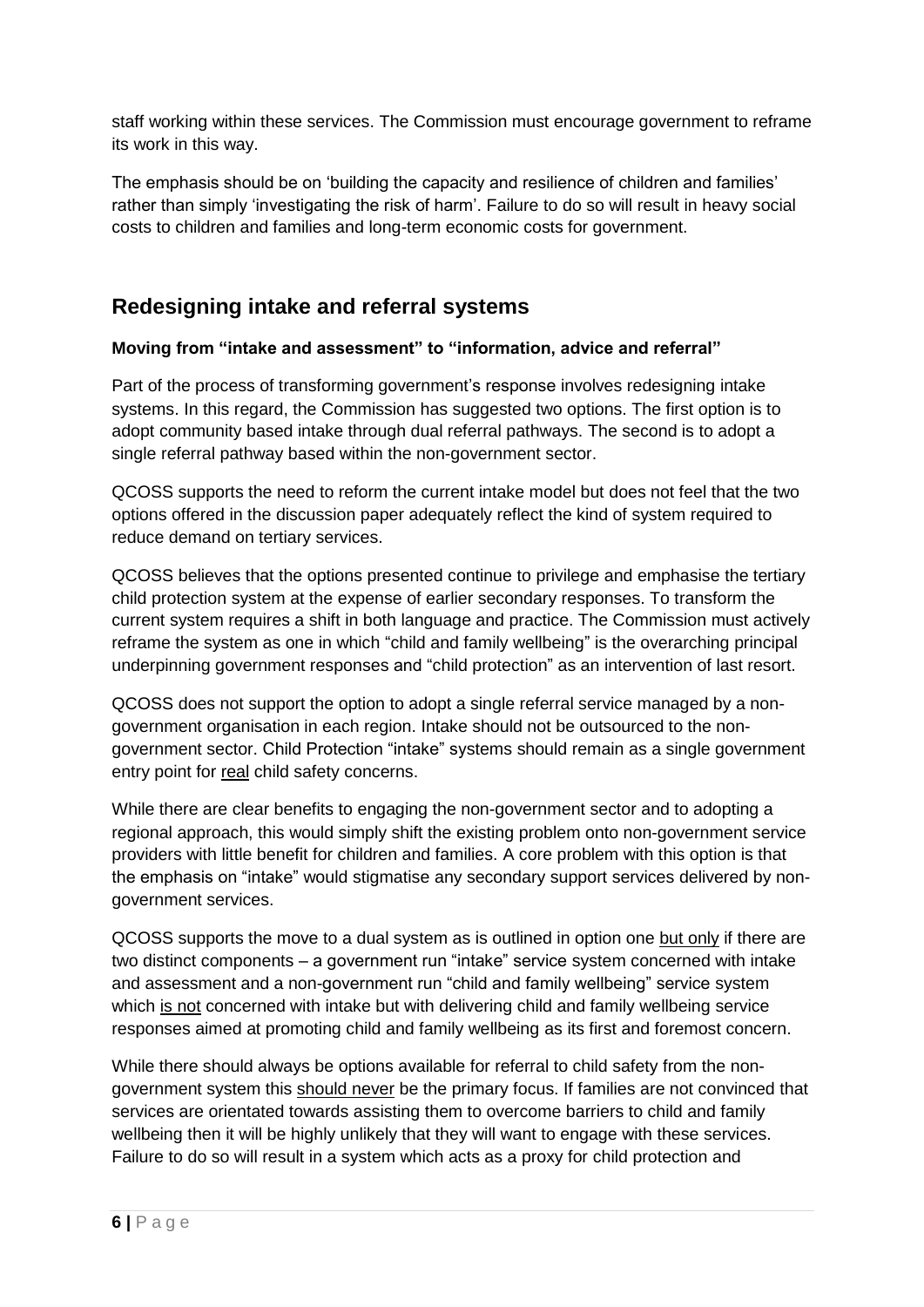ultimately this will discourage families from engaging with services that may help them to address underlying risk factors.

### **Building on existing local capacity**

While the Commission has suggested that there is a need to expand secondary services for high-needs children and families, there is a need to acknowledge the work undertaken by existing service providers.

Government should not simply introduce a new model over the top of existing service responses but find ways to build a collaborative solution from existing services in local areas.

It is critical that new models are based on geography and patterns of settlement, culture and local needs. In this model, government would build on local strengths and capacities to develop place-based responses, which respect the diversity of models across Queensland (details of this will be addressed later in the submission).

While there is a strong need for new investment in developing a coherent secondary system it is equally important to work with existing service providers and coordinate the delivery of existing secondary services to deliver services to vulnerable children and families.

#### **Specialist intake responses**

Alongside these reforms, there is also a need to restructure the way that child protection "intake" operates to ensure that the government"s responses are targeted to address differences in the type of maltreatment experienced. There is a need to have specialist responses that address allegations related to domestic violence and sexual abuse.

Given the large number of instances of domestic violence that are referred to Child Safety and given that, in a large percentage of these cases, there is a parent who is willing to protect and care for the child, it is suggested that an alternative pathway for these cases should be explored.

Referral, including self-referrals, could be made to a model similar to the Family Justice Centres in the United States. This involves a collaborative system with domestic violence services, Police and Attorney General's at the core and with appropriate and clearly identified multiple points of access. This system could then work with other parts of the secondary service system to assist the parent to deal with practical issues.

This would enable the child protection system to address the large number of inappropriate referrals to Child Safety. It would enable more appropriate responses, reducing the inappropriate removal of children, and subsequent trauma to children and parents resulting from removal. This approach should acknowledge the importance of supporting women in domestic violence situations and better reflect the legislative changes which support women to remain in the home and remove the offender.

While sexual abuse cases involve a small percentage of Child Safety cases, there are strong arguments for the development of a specialised approach for reports of sexual abuse. A new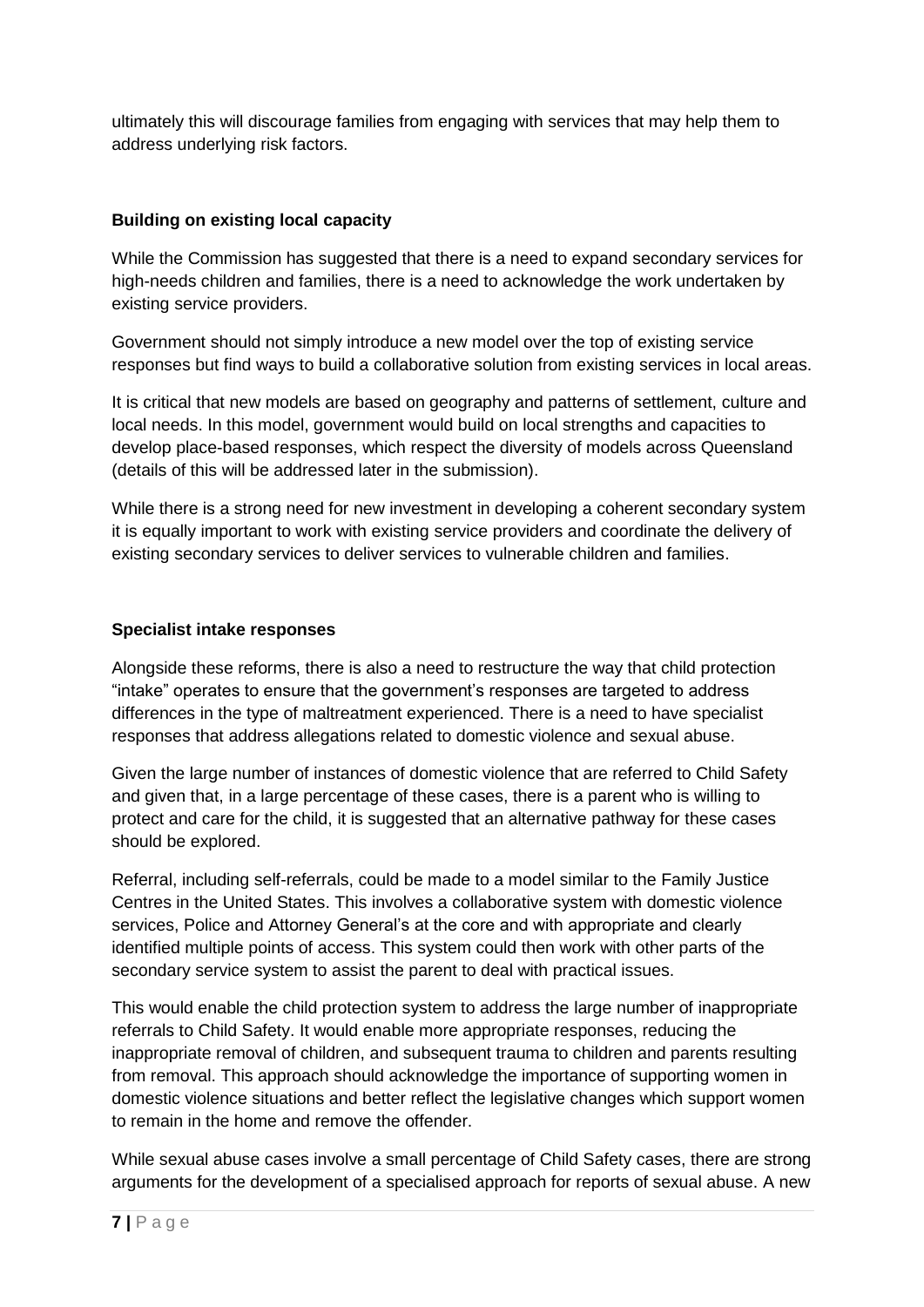approach must be well coordinated involving the Police, Attorney General's, sexual abuse support services and Child Safety and involve a detailed forensic investigation. It must include a child friendly entry point and appropriate therapeutic services to reduce trauma and ensure the future well-being of the child. Cases of abuse both within and outside the family should also be dealt with within the same system.







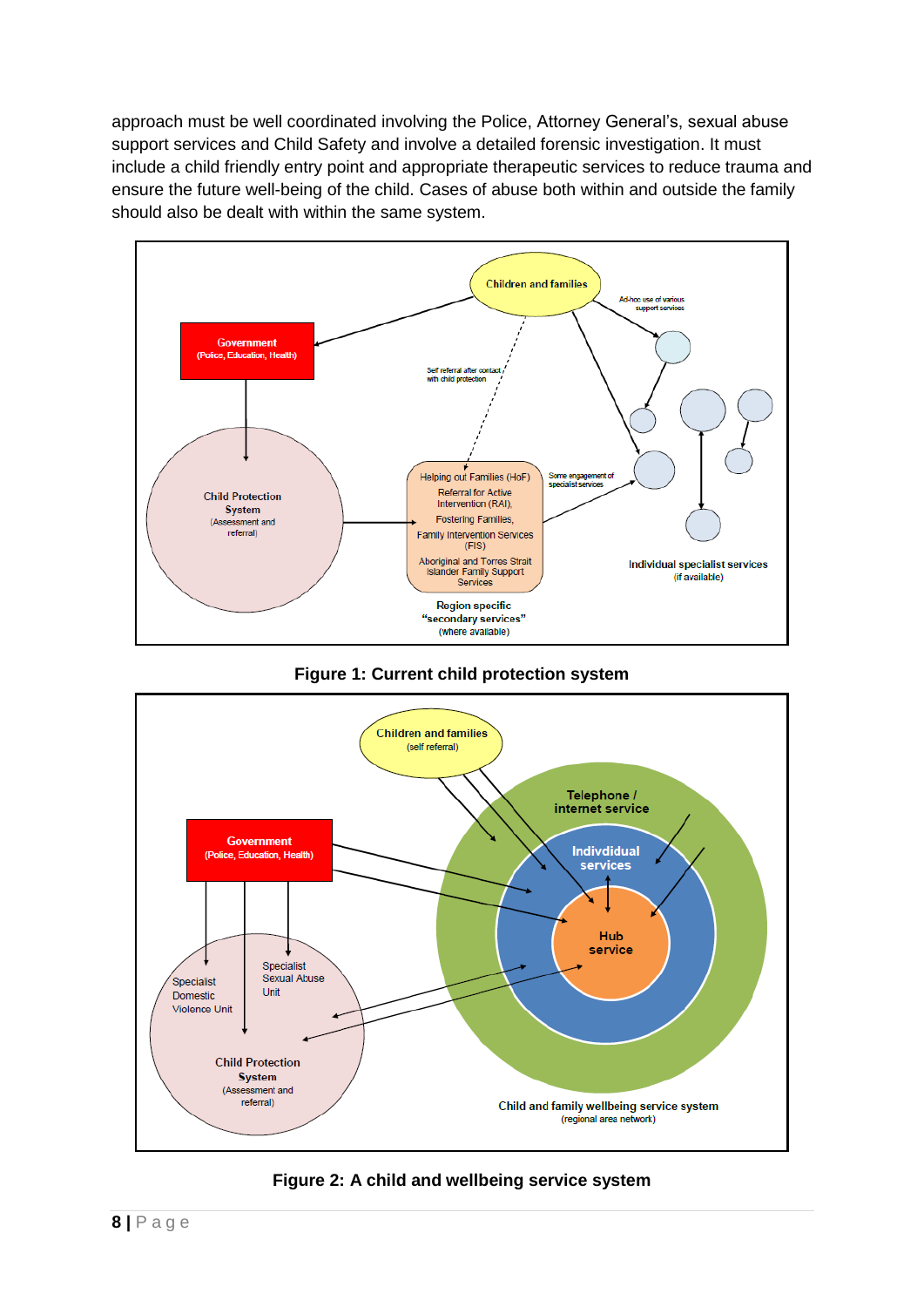## **What does a "child and family wellbeing" service system look like?**

## **Whole of government approach**

A "child and family wellbeing" approach to service delivery will only be effective if all relevant government departments have a clear mandate to participate in service coordination. The delivery of a "child and family wellbeing" service system requires a whole of government approach (which includes all levels of government, including local, state and federal). That is why QCOSS recommended, in its first submission, that government must develop a "Whole of Government Prevention and Early Intervention Strategy".

Critical to the success of this strategy is the establishment of a child and family wellbeing culture within all government departments. The maximisation of child and family wellbeing should be enshrined as a priority outcome for all government departments. All programs and interventions should have the maximisation of child and family wellbeing as their primary goal. Doing so will influence the way these interventions are administered.

While this should be directed to all groups though universal services, targeted investment in vulnerable children and families should be prioritised as a means of promoting improved equity outcomes. Implicit in the whole of government strategy should be the recognition that failure to address the needs of vulnerable children and families results in long-term costs for individuals, families, communities and ultimately Queensland society as whole. Unless government is willing to enshrine this across government as a whole, it will continue to bear the long-term costs of this neglect.

As part of this approach, government must establish cross-departmental working groups to ensure effective sharing of knowledge. Program proposals developed within one department should be circulated to other related departments for comment and input to ensure that responses are not duplicated. This will lead to greater efficiencies and improved outcomes. Government should acknowledge that this investment will lead to longer term efficiencies and economic returns.

## **A coordinated local services delivery model**

Creating geographically discrete communities of practice will enable existing services to be linked in a more effective and cost-efficient way. It will require mechanisms and tools to build collaboration in different regions.

To be effective local area planning must be supported by the development of local area governance structures. Local governance structures should bring all services with a stake in "child and family wellbeing" together. Services should be unified by the purpose of maximising "child and family wellbeing".

Participation should include a range of existing local universal, secondary and tertiary services including education services (schools, early childhood education and care centres), health services (including child and maternal health services, midwives, doctors and GPs), government services (such as Centrelink, police, hospitals), and specialist community sector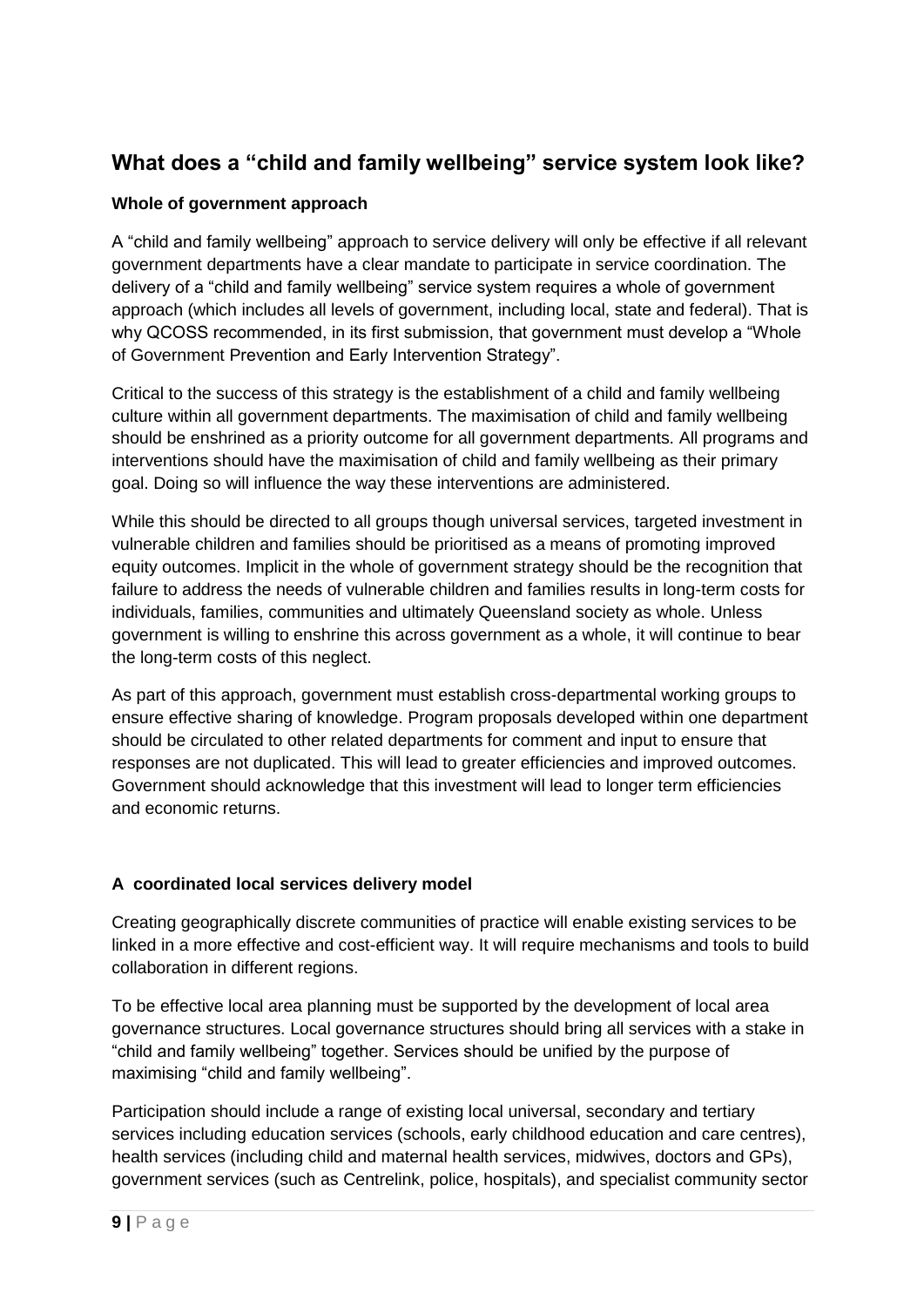services (supported accommodation services, domestic violence services, community and neighbourhood centres, youth services, financial counseling and legal aid services). It should also include representatives from Aboriginal and Torres Strait Islander and Culturally and Linguistically Diverse (CALD) specific services and include the voices of families.

Local governance structures should include mechanisms of oversight to evaluate, build and improve the system. There must be opportunities for practitioners to share practice knowledge and for parents" voices to be engaged in feedback about the new system and system improvements.

Coordination of the secondary service system should be underpinned by a partnership approach. Collaborative practice cannot be simply mandated but must involve partnership across all parties, including government, non-government and families. There must be a shared vision across the secondary service system to enable all parties" ownership as this will ensure effective participation. This will require mechanism to facilitate cultural change, trust and respect.

## **Resources for collaboration**

While there are a range of existing services and resources available within communities, there will be a clear need to expand and build on these to ensure that children and families get access to the support they need in a timely manner. This will be critical in building the capacity of local services to respond to referrals from government departments (e.g. police, health and education) to ensure that the system is effective.

Dedicated human resources will be required in the initial service mapping, planning and coordination phase as well in the implementation phase. The initial investment will require "seed" funding but will be repaid through both a reduction in the cost of assessment within child safety and through efficiencies in service delivery resulting from for the implementation and use of these resources. Ongoing staff training will be required to ensure quality and compliance.

To be effective, all organisations must be afforded the resources to participate. For community service organisations, this will require service agreements that allow for and allocate resources against the time required for collaboration, coordination, training and workforce development.

To enable collaboration, service agreements for non-government services providers should include greater flexibility to enable service providers to deal with a wide range of presenting issues, which may place pressure on families. Brokerage could be used to provide access to a range of short term respite services (e.g. crises accommodation, temporary foster care, child care) without contact with child protection services.

#### **Multiple entry "points"**

The overload on the tertiary system results from it being the major entry point to which families with problems should be referred. Anecdotal evidence suggests that some parents,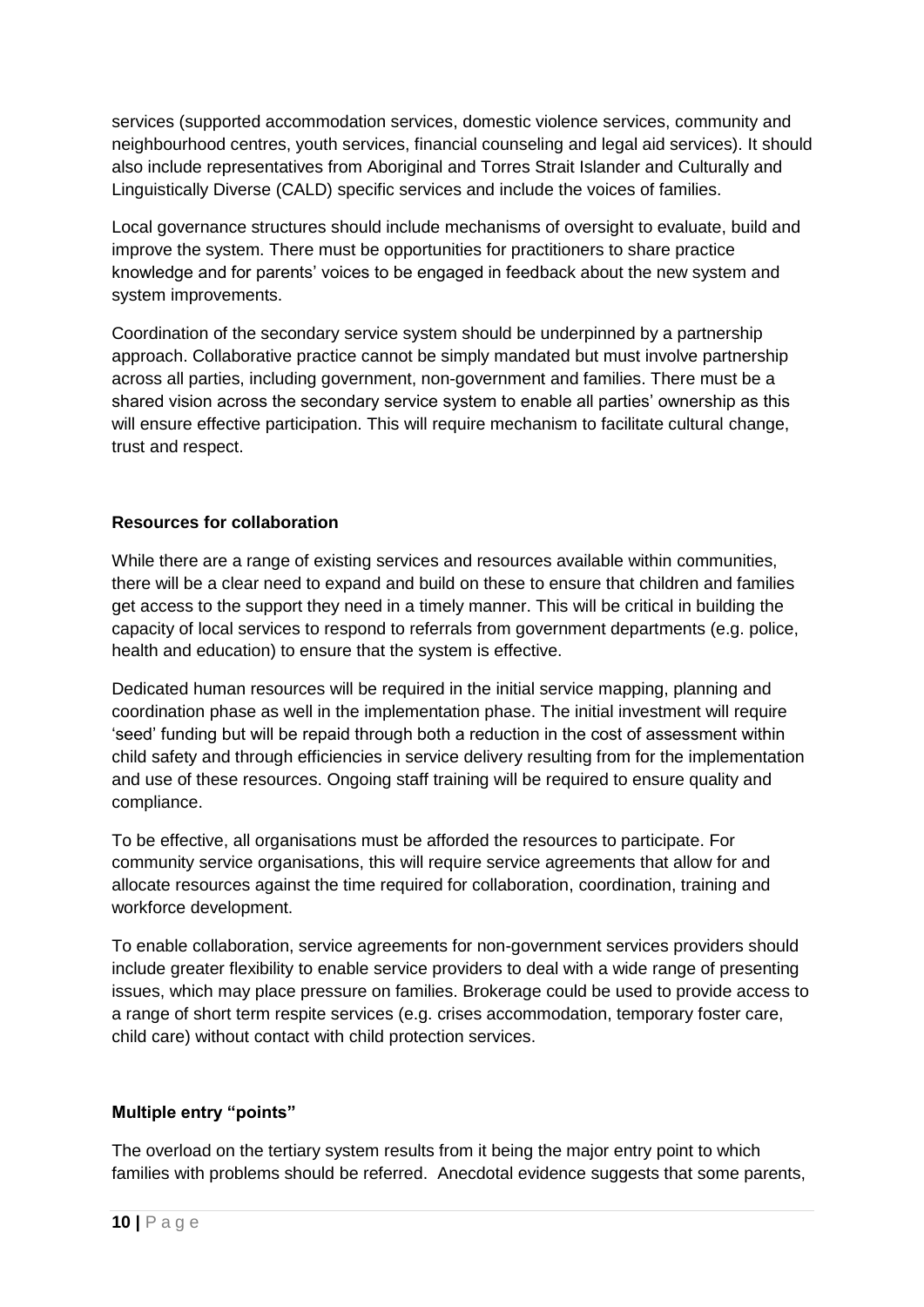desperate for assistance, have contacted the tertiary system only to find themselves and their children subject to investigation.

It is important, therefore, that parents are able to voluntarily access support services or be given a soft "entry" to a service via a referral from an outside party. In this regard, child and family wellbeing services must be visible and accessible. Essential to this is the need to offer a range of service entry options through which families can self-refer. Advice from parents as to the most suitable options should also be sought.

A phone support line could be established to provide families with a confidential means of gaining access to services in their local area. The service could be operated at the local or regional level to ensure that children and families get relevant information.

Children and families could also gain access to assistance through the development of a child and family wellbeing website, which will provide information and advice to families. Information about local services could be provided to families through the creation of regional service provision pages.

Organisations offering child and family wellbeing support services could be linked through the development of an identifying mark. This branding would signal to the community that the organisation is a member of a regional network of child and family wellbeing services. Families would know that they can gain access to the network of support services through a local organisation carrying the child and family wellbeing logo. To do this, participating organisations would require training and resources to operate in a first responder role.

Another option would be to physically establish "child and family wellbeing" hubs, either by adequately resourcing existing services, such as community and neighbourhood centres, or by creating new service centres to provide a centralized entry point to services in a particular region.

An important entry point will be universal services, such as those associated with education and health. These spaces will requires clearly designed and well resourced programs to identify need so that families can be linked to secondary services to deal with specific issues early.

Ultimately, it would be preferable to have multiple entry points for families as this will increase accessibility and take up. What should be clear in the development of these resources is that their primary purpose is to link children and families to support services that promote child and family wellbeing not to act as a proxy intake point for entry into the child protection system.

#### **Mandatory reporting**

Institutions with responsibility for referring families to Child Safety Services (eg Police, Education and Health) will have to radically change their assessment and referral processes and incorporate the focus on child and family wellbeing. Officers will have to be able to assess whether or not a child requires protection and referral to the tertiary system or to a local child and family wellbeing service.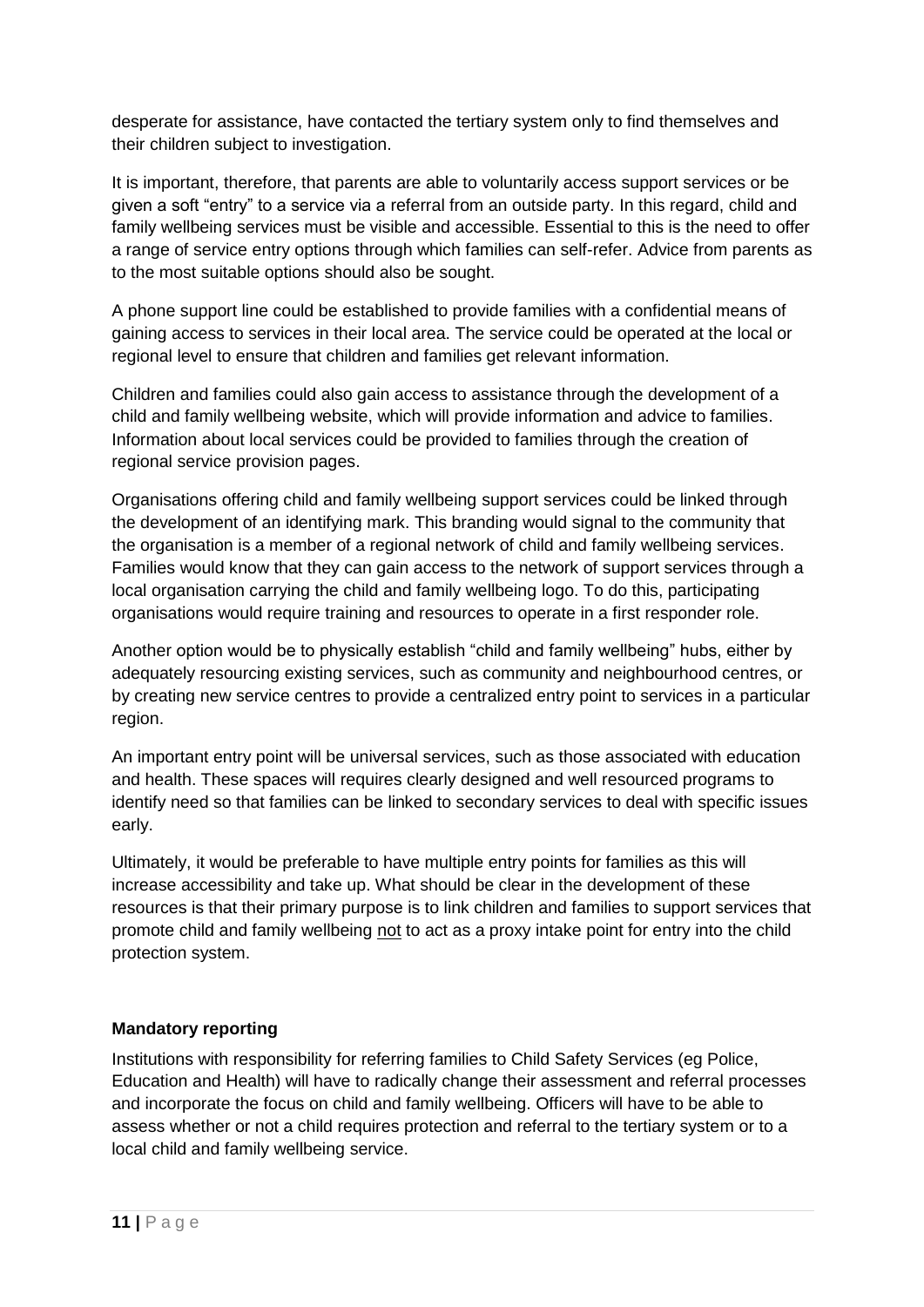QCOSS supports the recommendation of the Commission to implement statewide use of the *Child Protection Guide* and the establishment of child wellbeing units to assist in the management of mandatory reporting.

The *Child Protection Guide* (*the Guide*) should be offered to officers with mandatory reporting obligations as a resource that can be used to assist in decision making throughout Queensland. While the Commission has recommended that the use of *the Guide* be mandatory, it should be recognised that this may be detrimental if the *Guide* is too prescriptive. Officers should have the autonomy to use their professional skills and experience to guide their decision making with regard to making decisions on the best course of action to assist children and families. An overly prescriptive guide has the potential to reinforce a culture of fear counterproductive to the establishment of a child and family wellbeing paradigm.

*The Guide* would need to be amended to address any changes resulting from implementation of recommendations from the Commission. Should the government redesign intake systems and fund the development of child and family wellbeing services, *the Guide* would need to be amended to reflect this new approach.

Legislative changes will be required to reflect the shift to a child and family wellbeing focus, so that the officers responsible for mandatory reporting have their responsibilities clearly set out in the legislation. Users of the Guide would have to be supplied with adequate information about how to refer families to local child and family wellbeing services. Users would need to be reassured that their decision to refer a family to a secondary service provider was the best option available to them and the family.

To support this, government should establish child and family wellbeing units within each of the departments with officers responsible for mandatory reporting (as has been done in New South Wales). These units would assist officers responsible for mandatory reporting to use the Guide and to identify options for referral.

In this regard, the guide would need to be amended in each region to reflect the local service environment. It would be expected that this could be achieved by making local area planning and governance groups responsible for regularly updating the guide to reflect the structure of the service system in their region.

The critical point in all of this is the availability of secondary services to which to refer. If there isn"t any capacity in the secondary service system to accept referrals from officers currently responsible for mandatory reporting then children and families will either ultimately come into contact with child protection or worse fall through the gaps.

#### **Single case planning**

The Commission has suggested that local planning and coordination of secondary services could be assisted by the use of a single case plan multi-agency model. It is suggested that a multi-agency model would use a lead professional as a single point of contact for families requiring multi-agency responses.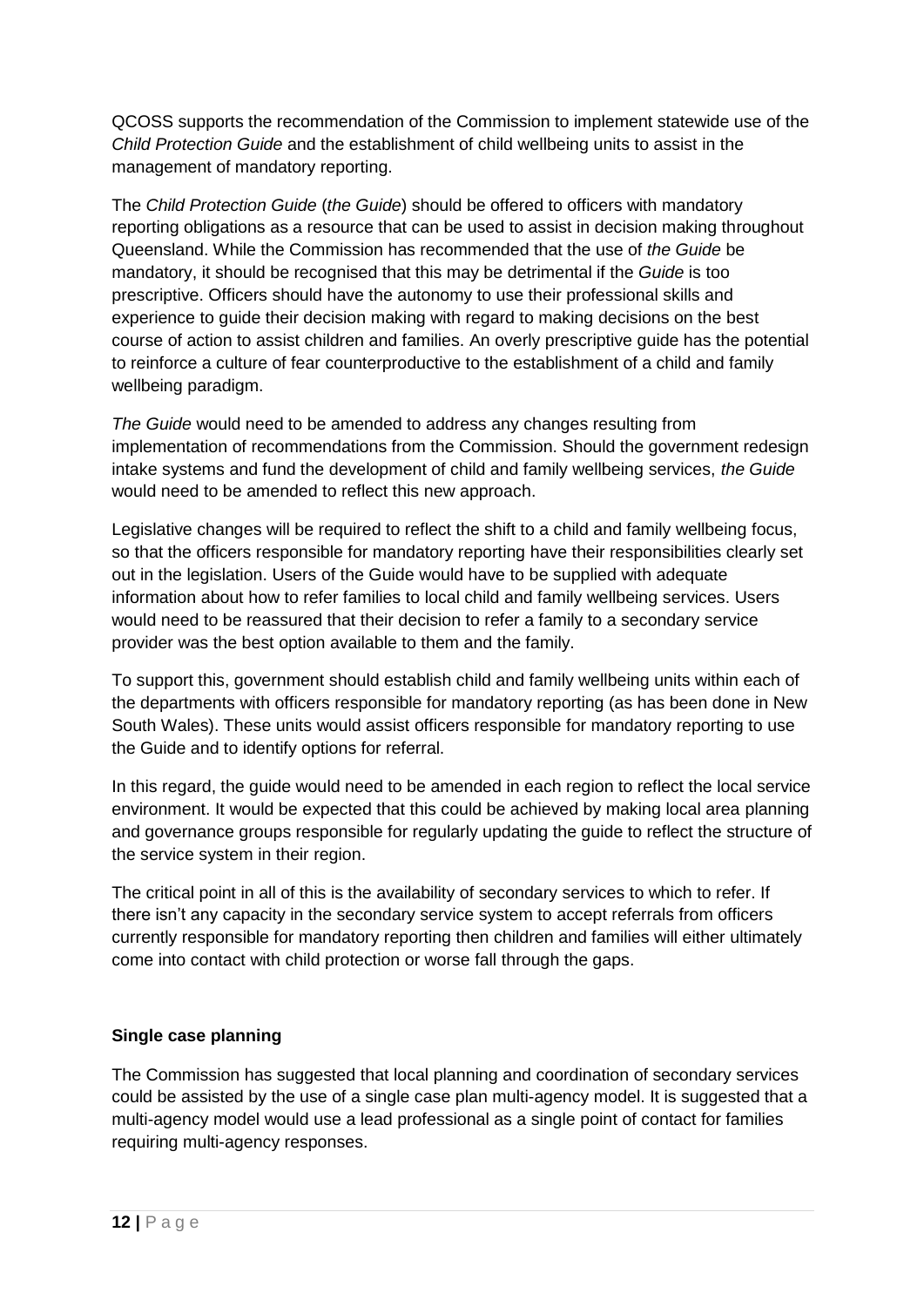While QCOSS supports the use of single case plans these will only be effective if they target the whole family and provide easy access to a range of supports required by a family.

Ultimately it would be best if a lead professional, who is trusted by the family, was the prime contact. The lead professional would assist a family under their care to negotiate access to relevant service providers. The lead professional should be given access to brokerage resources which could be used to link children and families with a range of services to build on strengths and reduce risk factors. This would include a range of therapeutic and practical support services, such as emergency relief, housing services, financial counseling, drug and alcohol support, and respite for parents.

At its core, a single case plan model should focus on the whole of family and have an emphasis on supporting the whole family to build strengths and overcome weaknesses (as with the new Family Case Management system in NSW<sup>ii</sup>). Services must be orientated in such a way that they start from a position of respect for the family and a belief that parents want to maximise outcomes for their children. Services should actively work to engage the family and build trust with the family in order to best assist them to meet their needs. This must include a focus on the families" perception of what the problems are in the first instance. It will require flexibility in the system so that it can respond to need as identified.

For the single case management approach to be effective, it would require the development of a shared assessment framework and information sharing protocols for service providers. While these would need to be regionally responsive and adaptable to specific cultural groups it is important that there is a level of consistency to enable quality across the network.

Progressive assessments are also recommended. Case workers should be able to address presenting issues described by the parents and children quickly and effectively as this will help to reduce family stress and build trust between the case worker and family. As these immediate issues are dealt with, other issues can be progressively identified and appropriate support and referrals provided.

The lead professional should be able to identify child safety concerns and be able to gain advice from workers within the tertiary system. This could be done by providing lead professionals with opportunities to attend child safety training and to provide access to an out-posted Child Safety worker who could independently advise and support them. This would assist in building trust between secondary and tertiary systems.

## **Funding a new model**

The Commission has asked for feedback from stakeholders about the best way to fund changes to the way that service system operates.

QCOSS is of the view that any moves to reduce the cost of tertiary child protection services in the medium to long-term will require significant short-term investment to ensure a transition to a system that actively reduces the need for tertiary interventions.